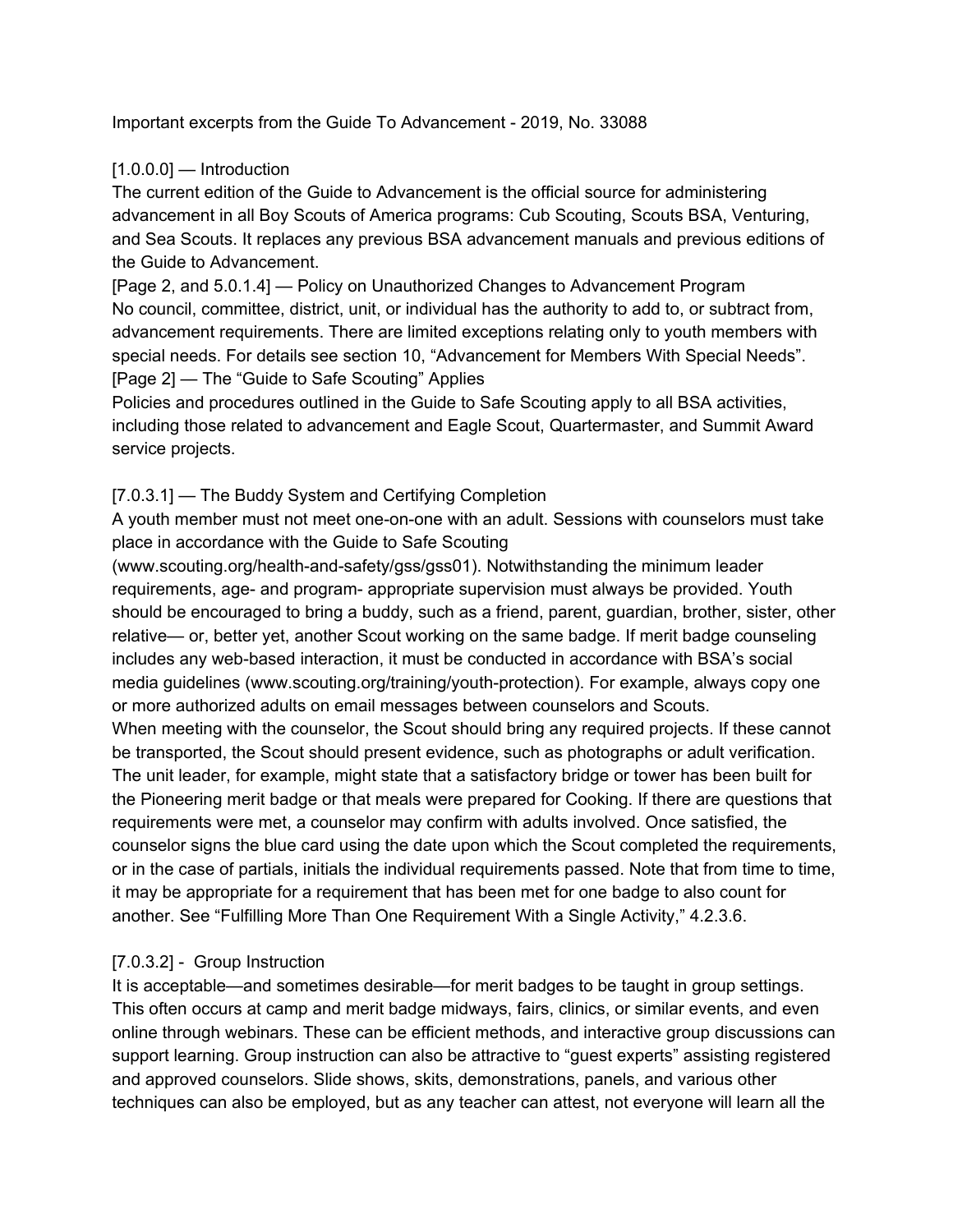material. Because of the importance of individual attention and personal learning in the merit badge program, group instruction should be focused on those scenarios where the benefits are compelling.

There must be attention to each individual's projects and fulfillment of all requirements. We must know that every Scout—actually and personally—completed them. If, for example, a requirement uses words like "show," "demonstrate," or "discuss," then every Scout must do that. It is unacceptable to award badges on the basis of sitting in classrooms watching demonstrations, or remaining silent during discussions.

It is sometimes reported that Scouts who have received merit badges through group instructional settings have not fulfilled all the requirements. To offer a quality merit badge program, council and district advancement committees should ensure the following are in place for all group instructional events.

• A culture is established for merit badge group instructional events that partial completions are acceptable expected results.

• A guide or information sheet is distributed in advance of events that promotes the acceptability of partials, explains how merit badges can be finished after events, lists merit badge prerequisites, and provides other helpful information that will establish realistic expectations for the number of merit badges that can be earned at an event.

• Merit badge counselors are known to be registered and approved.

• Any guest experts or guest speakers, or others assisting who are not registered and approved as merit badge counselors, do not accept the responsibilities of, or behave as, merit badge counselors, either at a group instructional event or at any other time. Their service is temporary, not ongoing.

• Counselors agree to sign off only requirements that Scouts have actually and personally completed.

• Counselors agree not to assume that stated prerequisites for an event have been completed without some level of evidence that the work has been done. Pictures and letters from other merit badge counselors or unit leaders are the best form of prerequisite documentation when the actual work done cannot be brought to the camp or site of the merit badge event.

• There is a mechanism for unit leaders or others to report concerns to a council advancement committee on summer camp merit badge programs, group instructional events, and any other merit badge counseling issues— especially in instances where it is believed BSA

procedures are not followed. See "Reporting Merit Badge Counseling Concerns," 11.1.0.0. • Additional guidelines and best practices can be found in the Merit Badge Group Instruction Guide, developed by volunteers in conjunction with the National Advancement Program Team. This guide for units, districts, and councils includes several important event planning considerations as well as suggestions for evaluating the event after it is over to identify opportunities for improvement. The guide can be downloaded from www.scouting.org/advancement.

#### [7.0.3.3] — Partial Completions

Scouts need not pass all the requirements of one merit badge with the same counselor. It may be that due to timing or location issues, etc., they must meet with different counselors to finish a